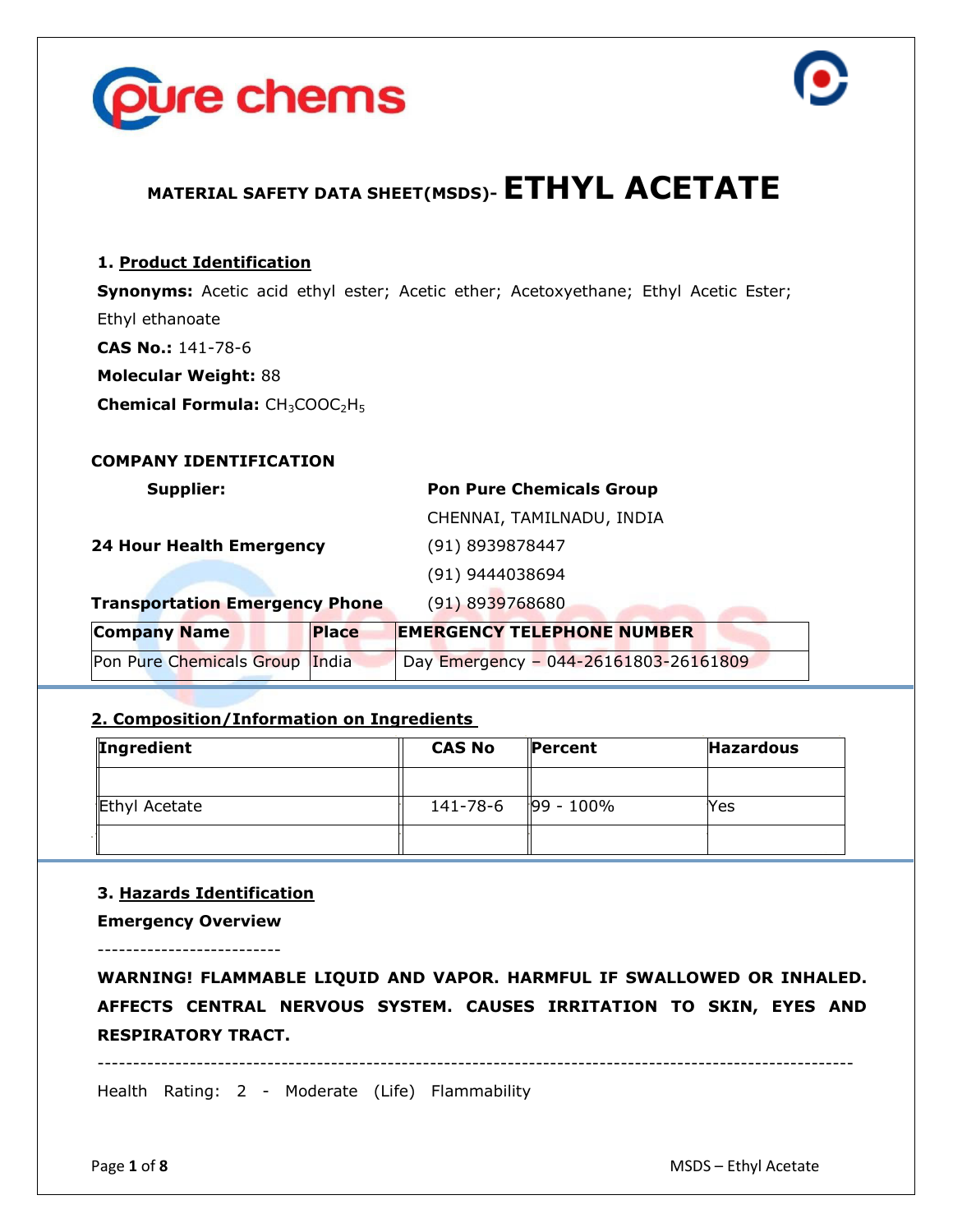



Rating: 3 - Severe (Flammable) Reactivity Rating: 1 - Slight Contact Rating: 2 - Moderate Lab Protective Equip: GOGGLES & SHIELD; LAB COAT & APRON; VENT HOOD; PROPER GLOVES; CLASS B EXTINGUISHER Storage Color Code: Red (Flammable)

# **Potential Health Effects**

# **Inhalation:**

Inhalation can cause severe irritation of mucous membranes and upper respiratory tract. Symptoms may include burning sensation, coughing, wheezing, laryngitis, shortness of breath, headache, nausea and vomiting. High concentrations may cause lung damage. An irritant to the nose, throat, and upper respiratory tract. Exposure to high concentrations have a narcotic effect and may cause liver and kidney damage.

-----------------------------------------------------------------------------------------------------------

# **Ingestion:**

Causes irritation to the gastrointestinal tract. Symptoms may include nausea, vomiting and diarrhea.

#### **Skin Contact:**

Causes irritation to skin. Symptoms include redness, itching, and pain. Repeated or prolonged contact with the skin has a defatting effect and may cause dryness, cracking, and possibly dermatitis.

#### **Eye Contact:**

Causes irritation, redness, and pain.

#### **Chronic Exposure:**

Chronic overexposure may cause anemia with leukocytosis (transient increase in the white blood cell count) and damage to the liver and kidneys.

# **Aggravation of Pre-existing Conditions:**

Persons with pre-existing skin disorders or eye problems, or impaired liver, kidney or respiratory function may be more susceptible to the effects of the substance.

# **4. First Aid Measures**

#### **Inhalation:**

Remove to fresh air. If not breathing, give artificial respiration. If breathing is difficult, give oxygen. Get medical attention.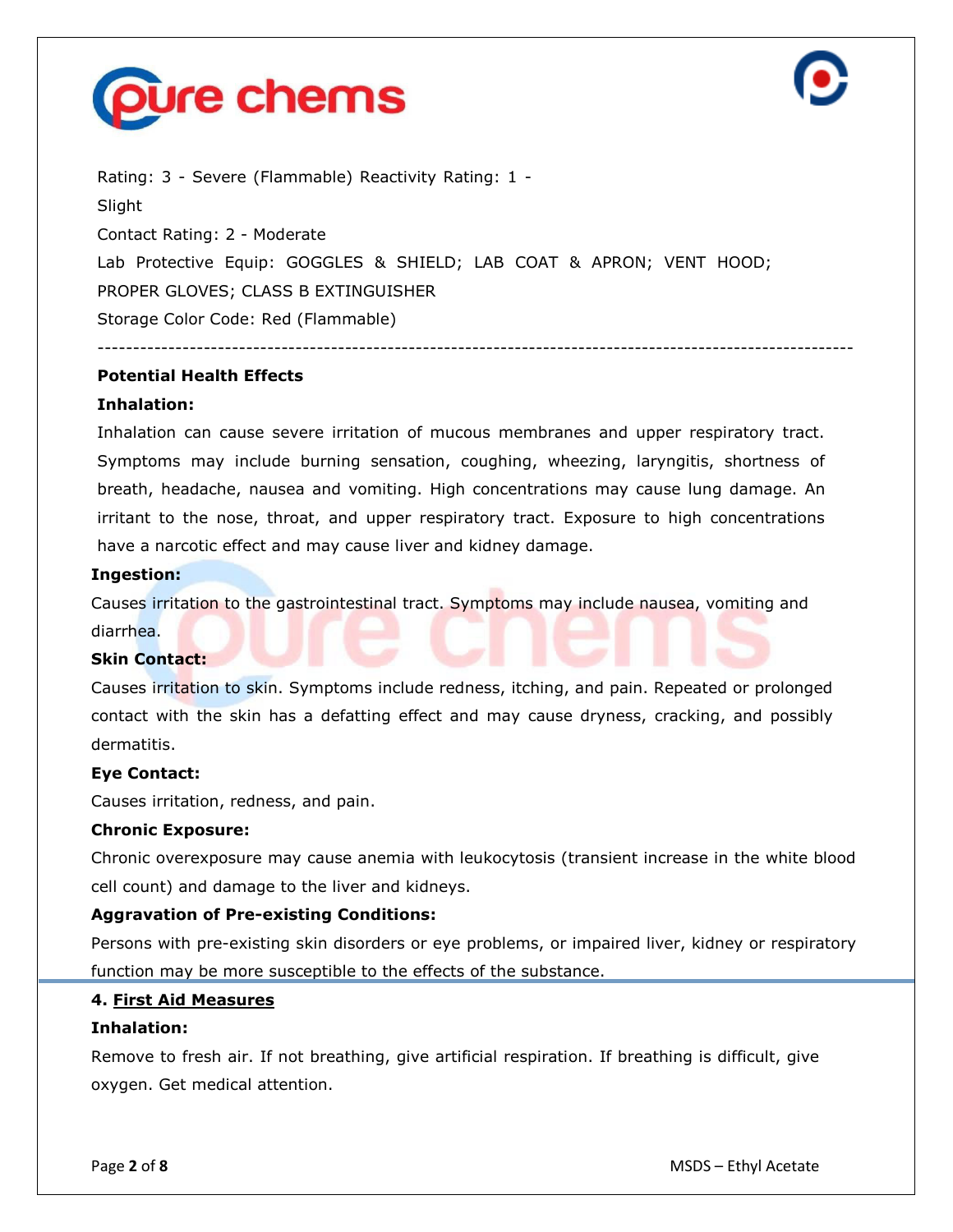



#### **Ingestion:**

Give large amounts of water to drink. Never give anything by mouth to an unconscious person. Get medical attention.

# **Skin Contact:**

Immediately flush skin with plenty of soap and water for at least 15 minutes. Remove contaminated clothing and shoes. Get medical attention. Wash clothing before reuse. Thoroughly clean shoes before reuse.

# **Eye Contact:**

Immediately flush eyes with plenty of water for at least 15 minutes, lifting lower and upper eyelids occasionally. Get medical attention immediately.

# **5. Fire Fighting Measures**

#### **Fire:**

Flash point: -4C (25F) CC Auto-ignition temperature: 426C (799F) Flammable limits in air % by volume: lel: 2.0; uel: 11.5

Flammable Liquid and Vapor! Contact with strong oxidizers may cause fire.

#### **Explosion:**

Above flash point, vapor-air mixtures are explosive within flammable limits noted above. Sealed containers may rupture when heated. Sensitive to static discharge.

#### **Fire Extinguishing Media:**

Water spray, dry chemical, alcohol foam, or carbon dioxide. Water may be ineffective. Water spray may be used to keep fire exposed containers cool.

#### **Special Information:**

In the event of a fire, wear full protective clothing and NIOSH-approved self-contained breathing apparatus with full face piece operated in the pressure demand or other positive pressure mode. Water may be used to flush spills away from exposures and to dilute spills to non-flammable mixtures. Vapors can flow along surfaces to distant ignition source and flash back.

# **6. Accidental Release Measures**

Ventilate area of leak or spill. Remove all sources of ignition. Wear appropriate personal protective equipment as specified in Section 8. Isolate hazard area. Keep unnecessary and unprotected personnel from entering. Contain and recover liquid when possible. Use non-sparking tools and equipment. Collect liquid in an appropriate container or absorb with an inert material (e. g., vermiculite, dry sand, earth), and place in a chemical waste container. Do not use combustible materials, such as saw dust. Do not flush to sewer! US Regulations (CERCLA) require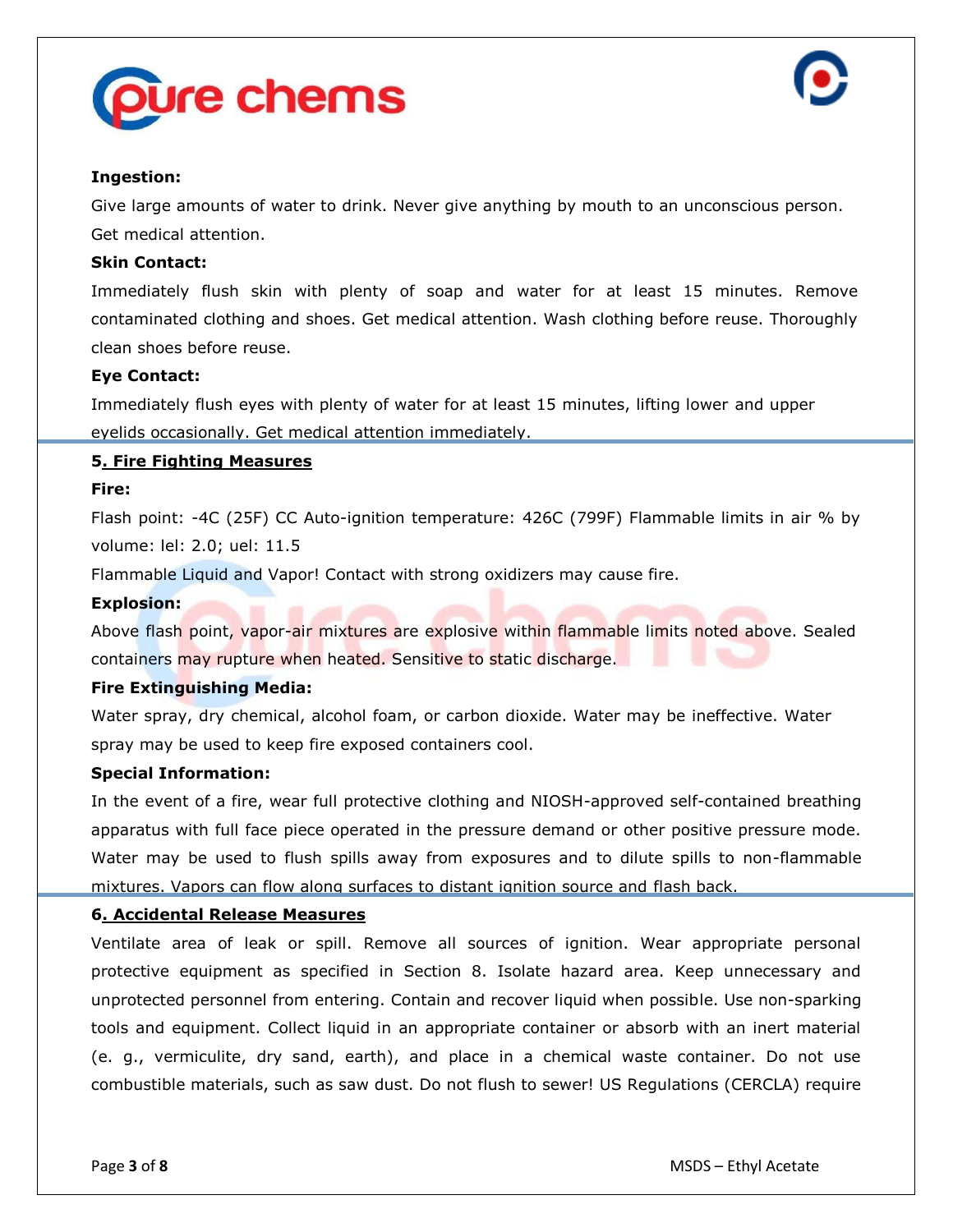



reporting spills and releases to soil, water and air in excess of reportable quantities. The toll free number for the US Coast Guard National Response Center is (800) 424-8802. If a leak or spill has not ignited, use water spray to disperse the vapors, to protect personnel attempting to stop leak, and to flush spills away from exposures.

#### **7. Handling and Storage**

Protect against physical damage. Store in a cool, dry well-ventilated location, away from any area where the fire hazard may be acute. Outside or detached storage is preferred. Separate from incompatibles. Containers should be bonded and grounded for transfers to avoid static sparks. Storage and use areas should be No Smoking areas. Use non-sparking type tools and equipment, including explosion proof ventilation. Containers of this material may be hazardous when empty since they retain product residues (vapors, liquid); observe all warnings and precautions listed for the product.

#### **8. Exposure Controls /Personal Protection**

#### **Airborne Exposure Limits:**

-OSHA Permissible Exposure Limit (PEL): 400 ppm (TWA)

-ACGIH Threshold Limit Value (TLV): 400 ppm (TWA), A4 - Not classifiable as a human carcinogen.

#### **Ventilation System:**

A system of local and/or general exhaust is recommended to keep employee exposures below the Airborne Exposure Limits. Local exhaust ventilation is generally preferred because it can control the emissions of the contaminant at its source, preventing dispersion of it into the general work area. Please refer to the ACGIH document, *Industrial Ventilation, A Manual of Recommended Practices*, most recent edition, for details.

#### **Personal Respirators (NIOSH Approved):**

If the exposure limit is exceeded and engineering controls are not feasible, a full face piece respirator with organic vapor cartridge may be worn up to 50 times the exposure limit or the maximum use concentration specified by the appropriate regulatory agency or respirator supplier, whichever is lowest. For emergencies or instances where the exposure levels are not known, use a full-face piece positive-pressure, air-supplied respirator. WARNING: Air purifying respirators do not protect workers in oxygen-deficient atmospheres.

# **Skin Protection:**

Wear impervious protective clothing, including boots, gloves, lab coat, apron or coveralls, as appropriate, to prevent skin contact.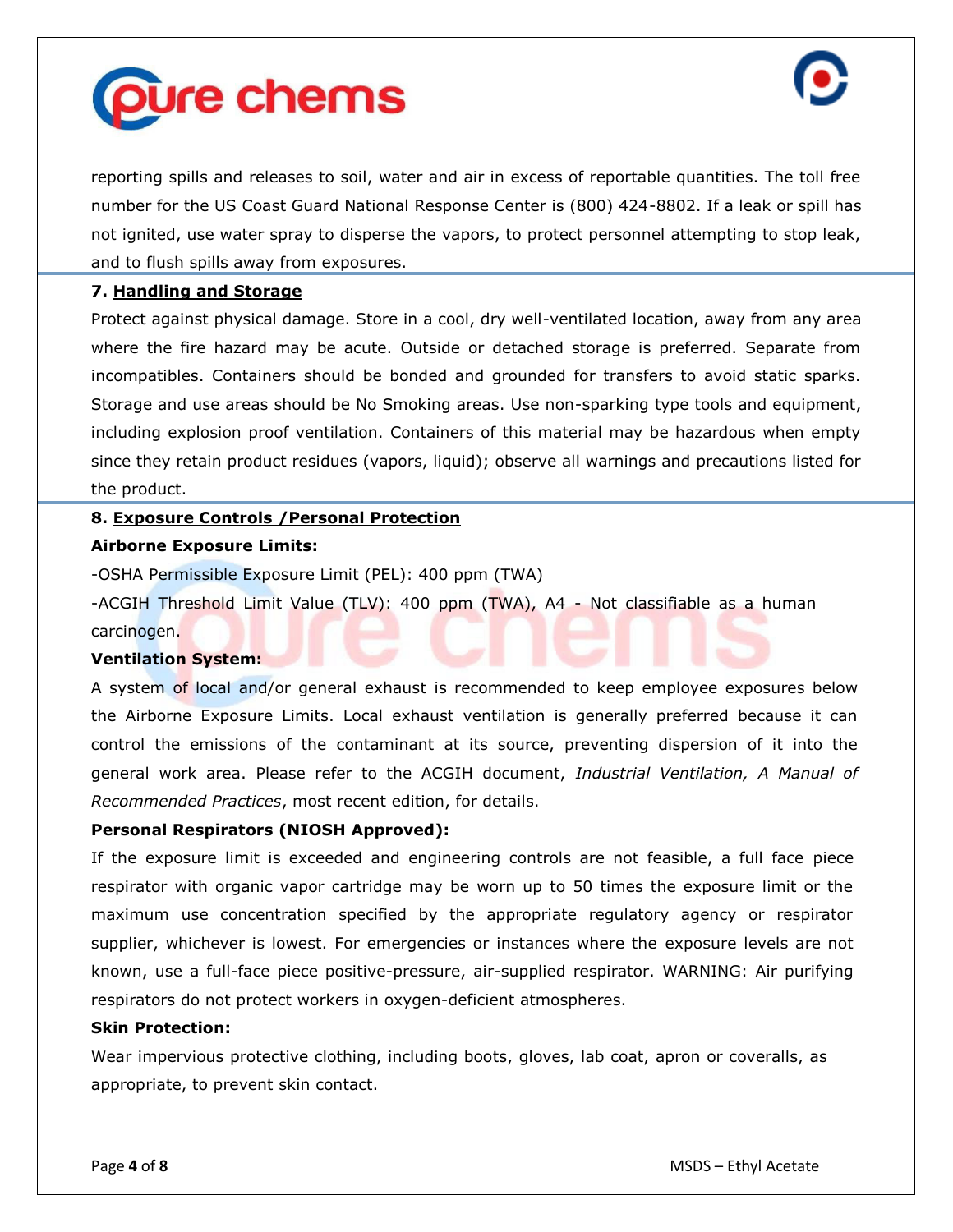



# **Eye Protection:**

Use chemical safety goggles and/or a full face shield where splashing is possible. Maintain eye wash fountain and quick-drench facilities in work area.

| 9. Physical/Chemical Properties        |                       |  |  |  |
|----------------------------------------|-----------------------|--|--|--|
| Appearance:                            | Clear liquid.         |  |  |  |
| Odor:                                  | Fruity odor.          |  |  |  |
| Solubility:                            | 1 ml/10ml water @ 25C |  |  |  |
| <b>Specific Gravity:</b>               | 0.902 @ 20C/4C        |  |  |  |
| pH:                                    | No information found. |  |  |  |
| % Volatiles by volume @ 21C (70F): 100 |                       |  |  |  |
| <b>Boiling Point:</b>                  | 77C (171F)            |  |  |  |
| <b>Melting Point:</b>                  | $-83C$ ( $-117F$ )    |  |  |  |
| Vapor Density (Air=1):                 | 3.0                   |  |  |  |
| Vapor Pressure (mm Hg):                | 76 @ 20C (68F)        |  |  |  |
| <b>Evaporation Rate (BuAc=1):</b>      | 6                     |  |  |  |
| 10. Stability and Reactivity Data      |                       |  |  |  |

# **Stability:**

Stable under ordinary conditions of use and storage. Heat will contribute to instability. Slowly decomposed by moisture.

# **Hazardous Decomposition Products:**

Carbon dioxide and carbon monoxide may form when heated to decomposition.

# **Hazardous Polymerization:**

Will not occur.

# **Incompatibilities:**

Avoid heat, flame and other sources of ignition. Contact with nitrates, strong oxidizers, strong alkalis, or strong acids may cause fire and explosions. Will attack some forms of plastic, rubber, and coatings. Can react vigorously with chlorosulfonic acid (LiAlH<sub>2</sub> + 2-chloromethyl furan), oleum, K-tert-butoxide.

#### **Conditions to Avoid:**

No information found.

# **11. Toxicological Information**

Inhalation rat LC50: 200 gm/m3; oral rat LD50: 5620 mg/kg; Skin rabbit LD50: > 20 ml/kg. Investigated as a mutagen.

Page **5** of **8** MSDS – Ethyl Acetate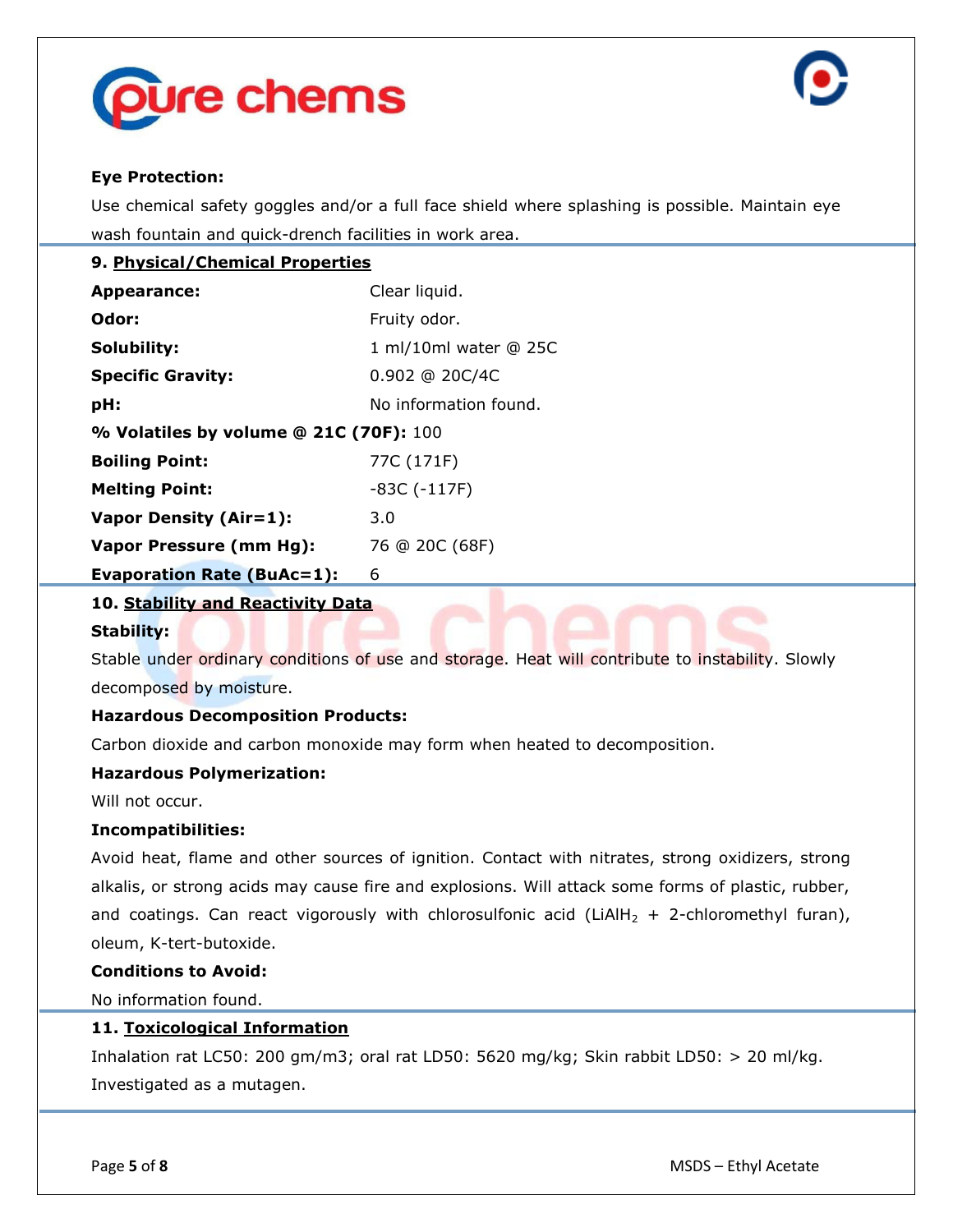



# **12. Ecological Information**

# **Environmental Fate:**

When released into the soil, this material may leach into groundwater. When released into the soil, this material may evaporate to a moderate extent. When released into water, this material may biodegrade to a moderate extent. When released to water, this material is expected to quickly evaporate. When released into the water, this material is expected to have a half-life of less than 1 day. This material has a log octanol-water partition coefficient of less than 3.0. This material is not expected to significantly bioaccumulate. When released into the air, this material is expected to be readily degraded by reaction with photochemically produced hydroxyl radicals. When released into the air, this material may be moderately degraded by photolysis. When released into the air, this material is expected to have a half-life between 1 and 10 days.

#### **Environmental Toxicity:**

This material is not expected to be toxic to aquatic life.

# **13. Disposal Considerations**

Whatever cannot be saved for recovery or recycling should be handled as hazardous waste and sent to a RCRA approved waste facility. Processing, use or contamination of this product may change the waste management options. State and local disposal regulations may differ from federal disposal regulations. Dispose of container and unused contents in accordance with federal, state and local requirements.

| <b>14. MSDS Transport Information</b>        |                                             |  |  |  |
|----------------------------------------------|---------------------------------------------|--|--|--|
| Domestic (Land, D.O.T.)                      |                                             |  |  |  |
|                                              | <b>Proper Shipping Name : ETHYL ACETATE</b> |  |  |  |
| <b>Hazard Class</b>                          | : 3                                         |  |  |  |
| UN/NA                                        | : UN1173                                    |  |  |  |
| Packing Group                                | : II                                        |  |  |  |
| Information reported for product/size: 400LB |                                             |  |  |  |
| International (Water, I.M.O.)                |                                             |  |  |  |
|                                              |                                             |  |  |  |
|                                              | Proper Shipping Name: ETHYL ACETATE         |  |  |  |
| <b>Hazard Class</b><br>: 3                   |                                             |  |  |  |
| UN/NA                                        | : UN1173                                    |  |  |  |
| Packing Group                                | : II                                        |  |  |  |
| Information reported for product/size: 400LB |                                             |  |  |  |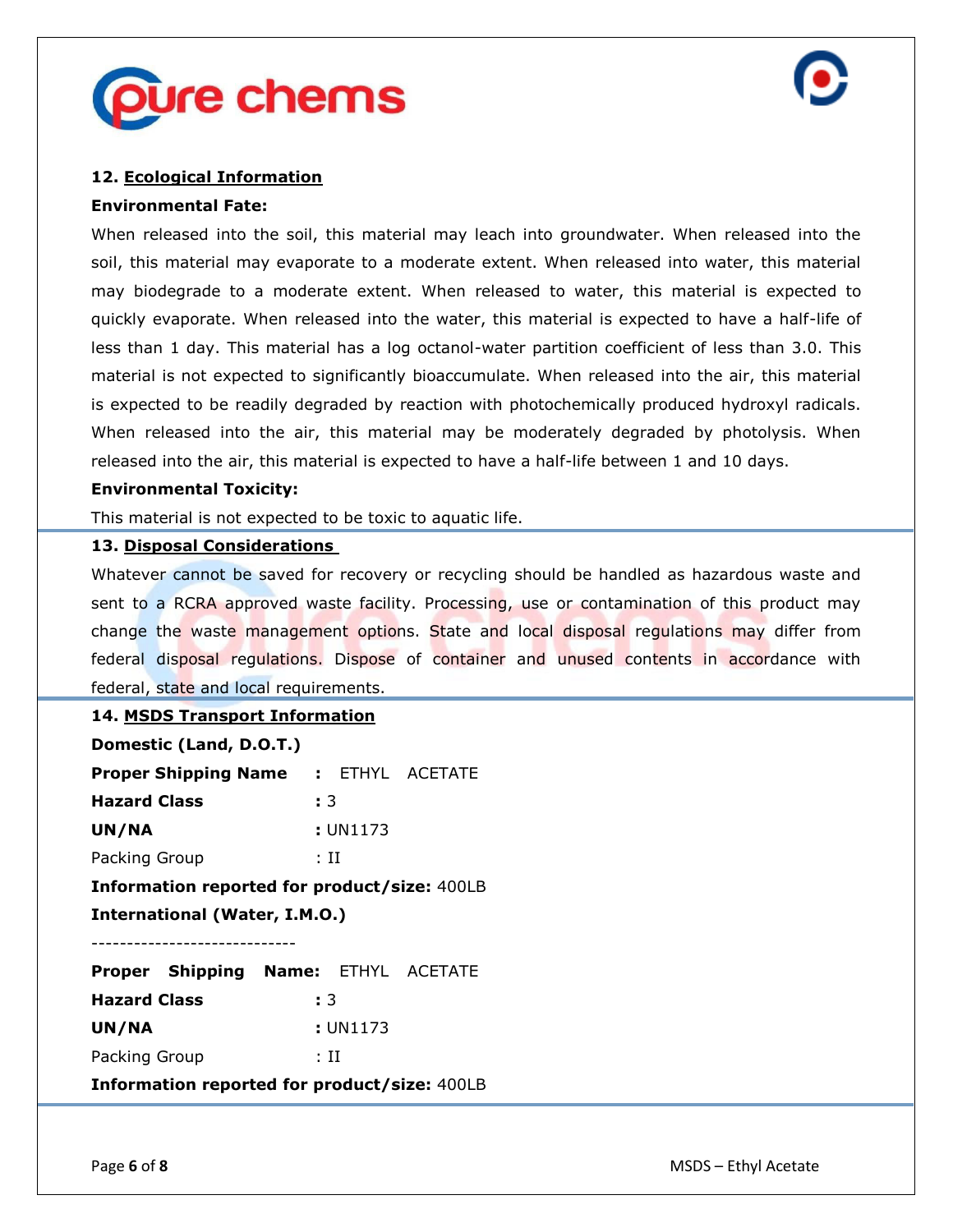



#### **15. Regulatory Information**

**Australian Hazchem Code:** 3[Y]E

**Poison Schedule:** None allocated.

#### **WHMIS:**

This MSDS has been prepared according to the hazard criteria of the Controlled Products Regulations (CPR) and the MSDS contains all of the information required by the CPR.

#### **16. Other Information**

**NFPA Ratings:** Health: **1** Flammability: **3** Reactivity: **0**

#### **Label Hazard Warning:**

WARNING! FLAMMABLE LIQUID AND VAPOR. HARMFUL IF SWALLOWED OR INHALED. AFFECTS CENTRAL NERVOUS SYSTEM. CAUSES IRRITATION TO SKIN, EYES AND RESPIRATORY TRACT.

#### **Label Precautions:**

Keep away from heat, sparks and flame.

Avoid breathing vapor.

Keep container closed.

Use only with adequate ventilation.

Avoid contact with eyes, skin and clothing. Wash

thoroughly after handling.

#### **Label First Aid:**

In case of contact, immediately flush eyes or skin with plenty of water for at least 15 minutes. Remove contaminated clothing and shoes. Wash clothing before reuse. If inhaled, remove to fresh air. If not breathing, give artificial respiration. If breathing is difficult, give oxygen. If swallowed, give large amounts of water to drink. Never give anything by mouth to an unconscious person. In all cases, get medical attention.

#### **Product Use:**

Laboratory Reagent.

#### **Disclaimer:**

The information and recommendations contained herein are, to the best of **Pon Pure Chemicals Group** knowledge and belief, accurate and reliable as of the date issued. You can contact **Pon Pure Chemicals Group** to ensure that this document is the most current available from **Pon Pure Chemicals Group.** The information and recommendations are offered for the user's consideration and examination. It is the user's responsibility to satisfy itself that the product is suitable for the intended use. If buyer repackages this product, it is the user's responsibility to